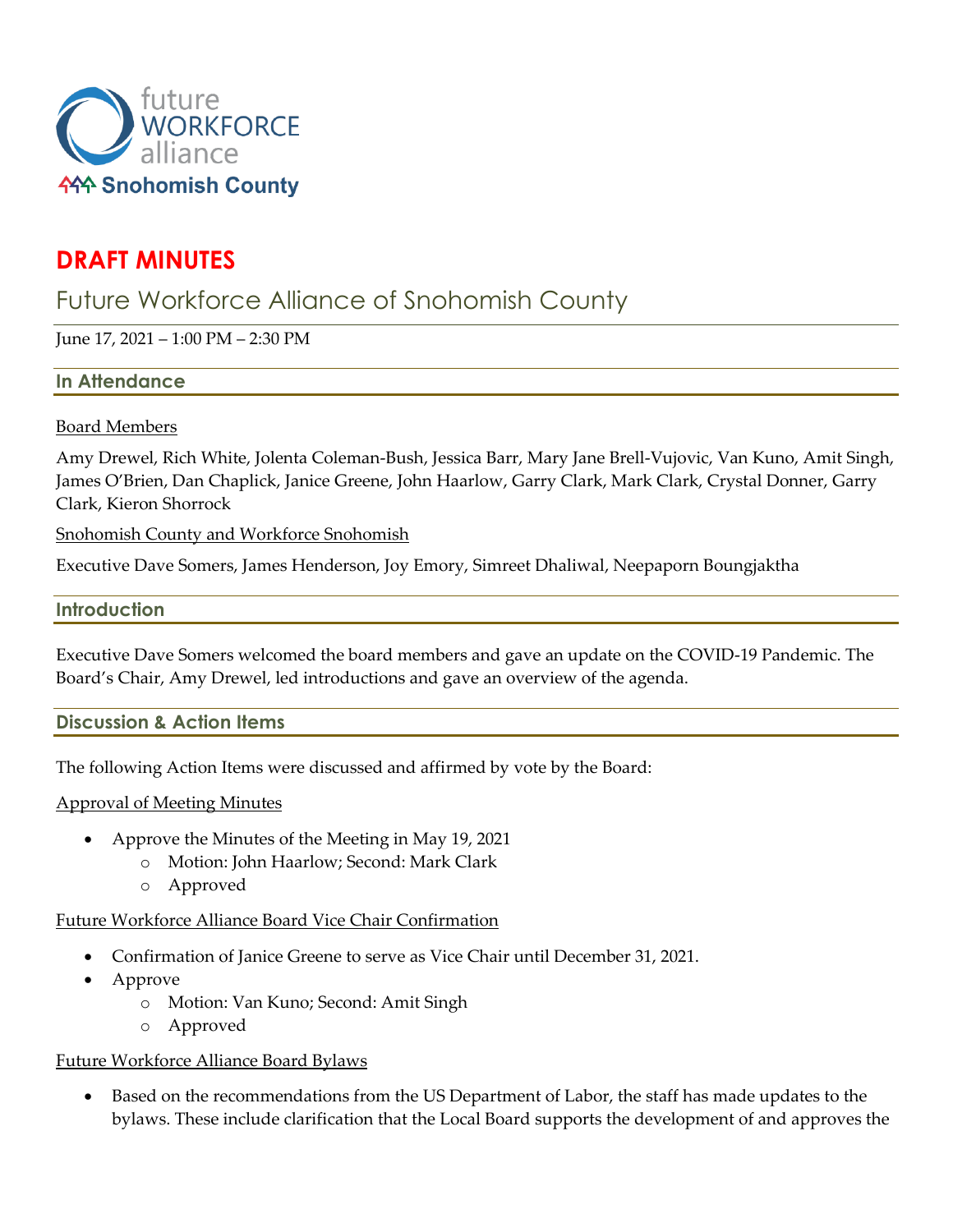Local Area Plan. The Bylaws were also updated to better align with the designation agreement for the selection of Board officers and staff support.

- Approve
	- o Motion: John Haarlow; Second: Crystal Donner
	- o Approved

## Future Workforce Alliance Designation Agreement

- Based on the recommendations from the US Department of Labor, the staff has made updates to the designation agreement between the Board, Snohomish County, and Workforce Snohomish. These updates clarify the Board's role with the WIOA budget and extends the Designation Agreement period to June 30, 2024.
- Approve
	- o Motion: Dan Chaplik; Second: Mark Clark
	- o Approved

# Snohomish County Local Area Plan: 2020-2024

- The Local Area Plan provides a vision for the Snohomish County workforce development system. The current draft incorporated pandemic responses as well as additional input from the Board and community.
- The requested action is to approve the motion 21-03 to submit the draft 2020-2024 Integrated Regional and Local Workforce Plan to the Washington Workforce Training and Education Coordinating Board for review.
	- o Amit Singh asked since there is a difference in time periods of the Local Area Plan and the WIOA funding, will the funding have to be adjusted in the future?
		- Joy Emory said no but updates are made every two years under normal circumstances. This document will stand with supplemental updates until a new plan is submitted in 2024.
- Approve
	- o Motion: John Haarlow; Second: Amit Singh
	- o Approved

# Workforce Innovation & Opportunity Act PY21 Operating Budget

- James Henderson gave a summary of the PY21 budget. There will be an increase in WIOA funding (~30%) due to high unemployment and long-term unemployment in County. There will be a focus on diversified funding strategies to advance FWA and WFS strategic priorities. There will be 1 FTE hired by Workforce Snohomish to support data compliance and analytics.
- Joy Emory explained the Workforce Snohomish funding streams and the Board's purview as it relates to funding. The WIOA funds are at their highest since PY06. The FWA Board should anticipate engagement and support for future grant opportunities to support workforce goals.
	- Amit Singh asked for clarification on the PY21 pie chart and the pieces FWA is responsible for. o Joy Emory said the FWA has purview over the WIOA Cluster and LWDB. The rest of the 48% comes from 501c3 grants.
- Janice Greene commented that the funding for analysis is a good inclusion. Joy Emory responded that this funding will allow for more dynamic and data-driven updates for the Board.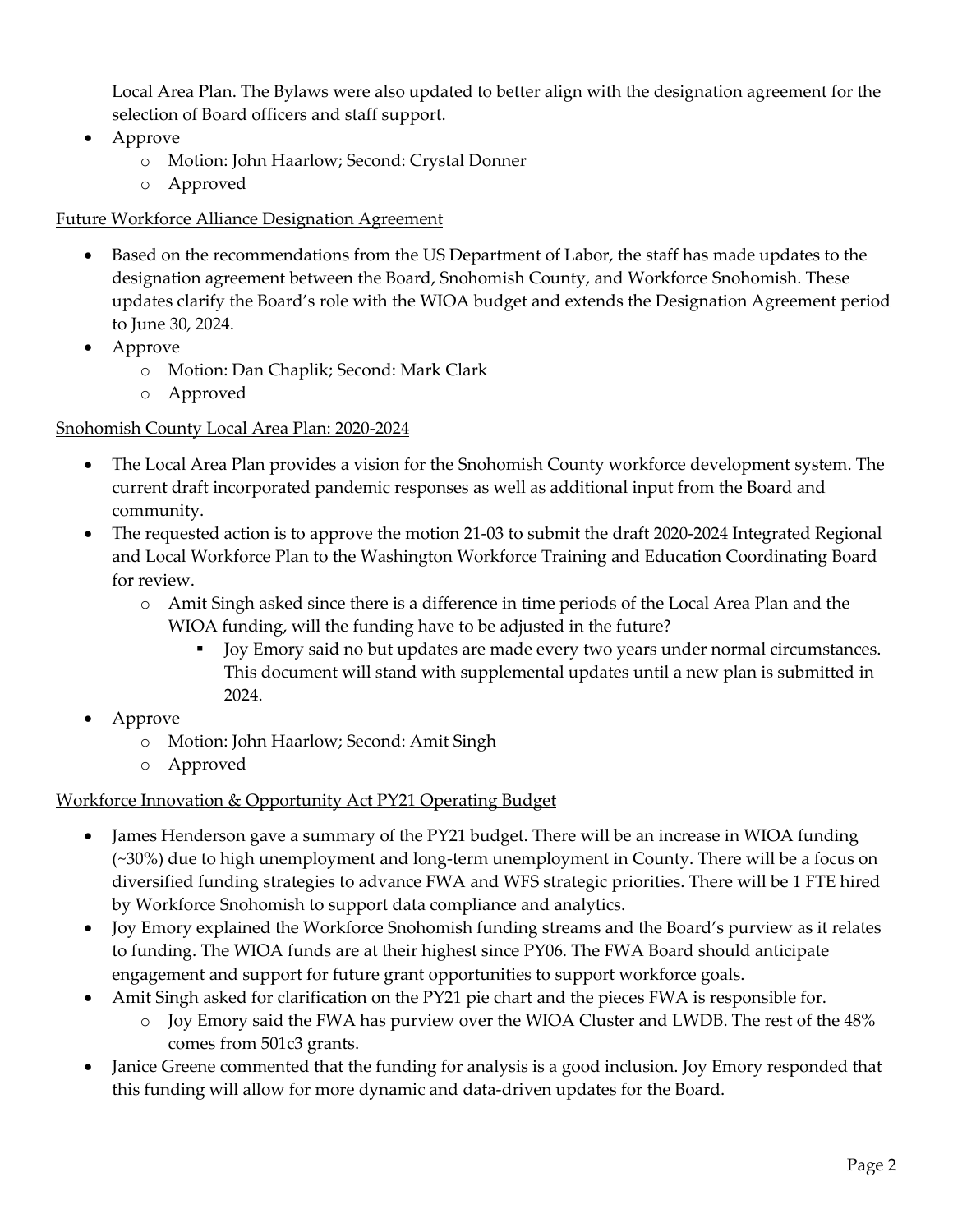- The requested action is to approve motion 21-06 for a budget to provide workforce development services in Snohomish County for the period July 1, 2021 thru June 30, 2022 funded by the Workforce Innovation & Opportunity Act.
- Approve
	- o Motion: Janice Greene; Second: Dan Chaplik
	- o Approved

# One-Stop Operator Procurement

- Approval of motion 21-04 for a sole-source procurement for a One Stop Operator for a period of oneyear beginning July 1, 2021, thru June 30, 2022.
- Jessica Barr recused herself.
- Approve
	- o Motion: Mark Clark; Second: John Haarlow
	- o Approved

## WorkSource Site Recertification (Everett & Lynnwood)

- Approval of motion 21-05 to recertify the WorkSource sites in Everett and Lynnwood. Mark Clark gave an overview of the process.
- Approve
	- o Motion: Garry Clark; Second: Rich White
	- o Approved

## **Information Items**

### Youth Working Group – Rich White

- Working Group met on May 27, 2021 and the discussion focused on greatest needs, the pandemic's effect, as well as voices that are missing from the group.
	- o The next step is a Youth Working Group Charter.
	- o Amit Singh asked how someone can be recommended to be a part of the group. James Henderson answered any recommendations can be sent to the Working Group chair or FWA staff.

## Workforce Strategic Plan Update – MDB Insight

- Trudy Parsons updated the Board on the project timeline and progress made thus far. There was a request of the Board to send any contacts they see as appropriate to the FWA staff. Evelyn Paul explained the County-wide Partner CATI Survey being developed and distributed.
	- o Janice Greene asked if diversity can be included as a barrier to opportunity. Trudy Parsons said it will be updated and included.
	- o Jolenta Coleman-Bush asked if information will be collected on the partner organizations and their target demographic groups as it may include indicators of barriers of opportunity. Evelyn answered that this is being included in the data being collected.
- MDB Insight also led a discussion on a vision of a dashboard.
	- o Jolenta Coleman-Bush suggested modeling after the WA STEM dashboard in terms of job growth projections and other data.